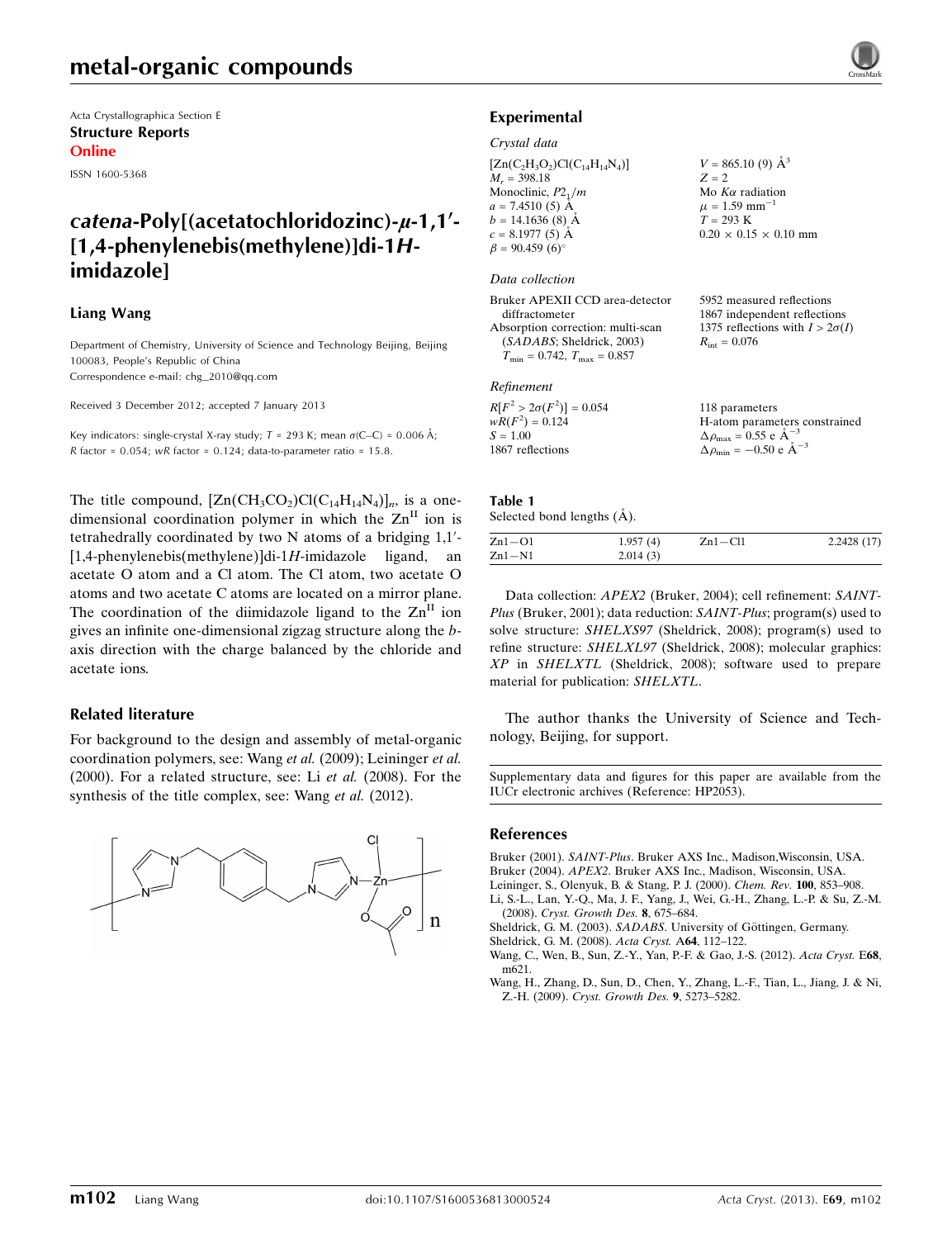# **supporting information**

*Acta Cryst.* (2013). E**69**, m102 [doi:10.1107/S1600536813000524]

# *catena***-Poly[(acetatochloridozinc)-***µ***-1,1′-[1,4-phenylenebis(methylene)]di-1***H***imidazole]**

# **Liang Wang**

# **S1. Comment**

In the field of supramolecular chemistry and crystal engineering, the design and assembly of metal-organic coordination polymers with appealing structures and properties have stimulated interests of chemists in recent years (Wang *et al.*, 2009 and Leininger *et al.* 2000)). Thus far, a large number of metal-organic coordination polymers have been prepared. Herein, a new metal coordination polymer has been prepared by using a bidentate ligand.

As shown in Fig. 1, the asymmetric unit of compound was composed of a 1,4-bis((1*H*-imidazol-1-yl)methyl)benzene ligand (*L*), a divalent zinc ion, a chloride ion, and an acetate ion. The bond lengths of Zn—N, Zn—O, and Zn—Cl are consistent with those reported result (Li *et al.*, 2008). The orgainic ligand in a *trans*-coordination mode to coordinate with the zinc ions by using two terminal nitrogen atoms, leading to the one-dimensional zigzag coordination polymer. The dihedral angle of the imidazol and benzene planes is  $87.293$  (2)°, and two the imidazol planes is parallel with the dihedral angle of  $0^\circ$ . The adjacent single chains are parallel along the direction of *b* axis, Fig. 2.

## **S2. Experimental**

The title compound was synthesized referring to the reported literature (Wang *et al.*, 2012). A mixture of  $Zn(OAc)_{2.}2H_{2}O$ (0.0422 g, 0.1 mmol), ZnCl2 (0.014 g, 0.1 mmol), and 1,4-bis((1*H*-imidazol-1-yl)methyl)benzene ligand (*L*) (0.024 g, 0.1 mmol), and H<sub>2</sub>O (15 ml) was sealed in 25 ml Teflon-lined stainless steel reactor and heated to 120 °C. Colorless blockshaped crystals suitable for X-ray diffraction analysis were separated by filtration with the yield of 0.031 g, 78% (based on ligand).

## **S3. Refinement**

All the non-hydrogen atoms were refined anisotropically by full-matrix leastsquares calculations on  $F^2$ . All H atoms (except H1a) were placed in geometrically idealized positions and treated as riding on their parent atoms with  $C-H =$ 0.93 Å,  $U_{\text{iso}} = 1.2 \text{Ueq (C)}$  for aromatic atoms, C—H = 0.96 Å, C—H = 0.96 Å,  $U_{\text{iso}} = 1.5 \text{Ueq (C)}$  for methyl atoms.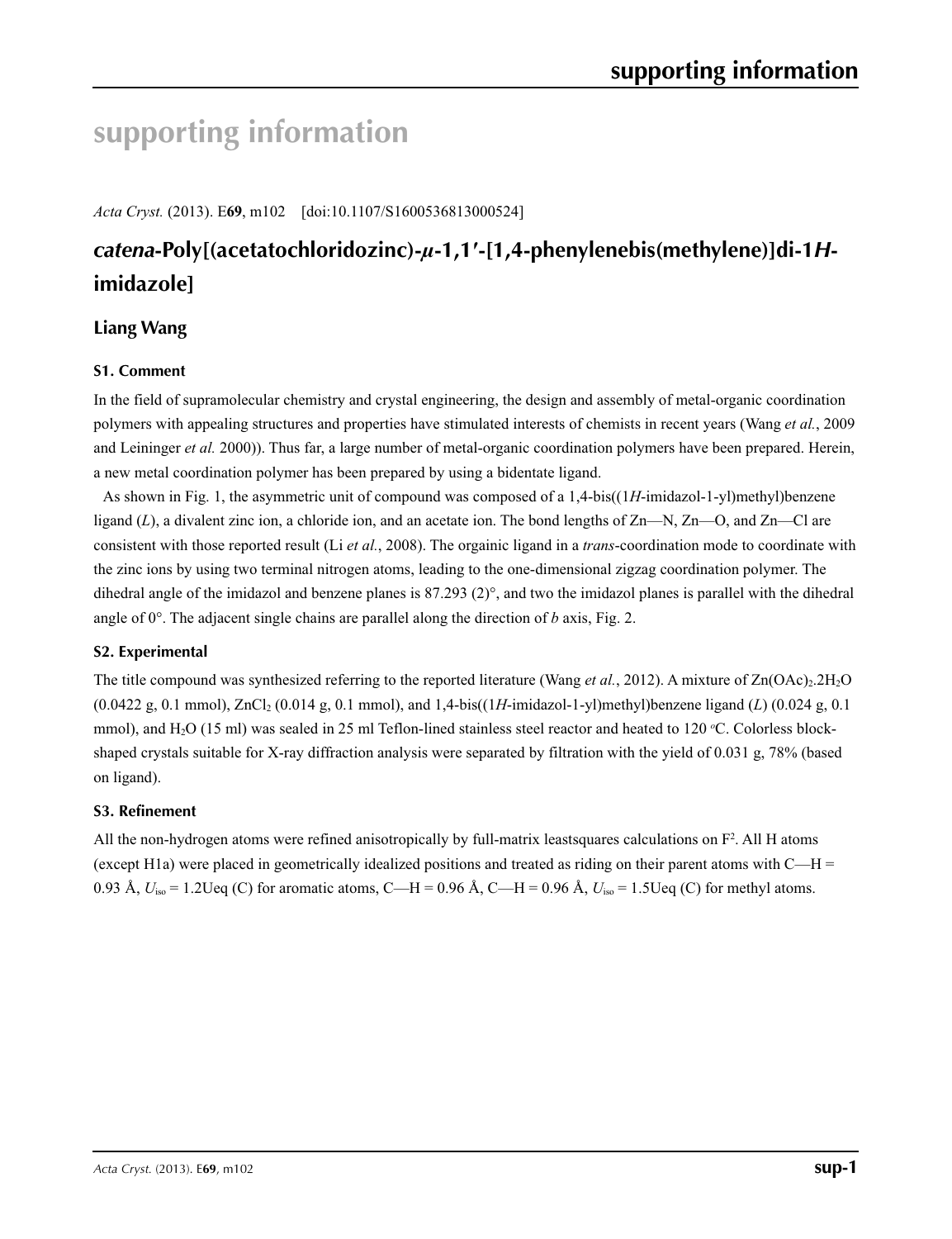

# **Figure 1**

Molecular structure with the unique atom-labelling scheme. Displacement ellipsoids are drawn at the 30% probability level, hydrogen atoms are omited for clarity.



# **Figure 2**

A view of two-dimensional supramolecular diagram.

### *catena***-Poly[(acetatochloridozinc)-***µ***-1,1′-[1,4- phenylenebis(methylene)]di-1***H***-imidazole]**

*Crystal data*

| $[Zn(C_2H_3O_2)Cl(C_{14}H_{14}N_4)]$ | $F(000) = 408$                         |
|--------------------------------------|----------------------------------------|
| $M_r = 398.18$                       | $D_x = 1.529$ Mg m <sup>-3</sup>       |
| Monoclinic, $P2_1/m$                 | Mo Ka radiation, $\lambda = 0.71073$ Å |
| Hall symbol: -P 2yb                  | Cell parameters from 1643 reflections  |
| $a = 7.4510(5)$ Å                    | $\theta$ = 2.9–29.0°                   |
| $b = 14.1636(8)$ Å                   | $\mu = 1.59$ mm <sup>-1</sup>          |
| $c = 8.1977(5)$ Å                    | $T = 293 \text{ K}$                    |
| $\beta$ = 90.459 (6) <sup>o</sup>    | Block, colorless                       |
| $V = 865.10(9)$ Å <sup>3</sup>       | $0.20 \times 0.15 \times 0.10$ mm      |
| $Z=2$                                |                                        |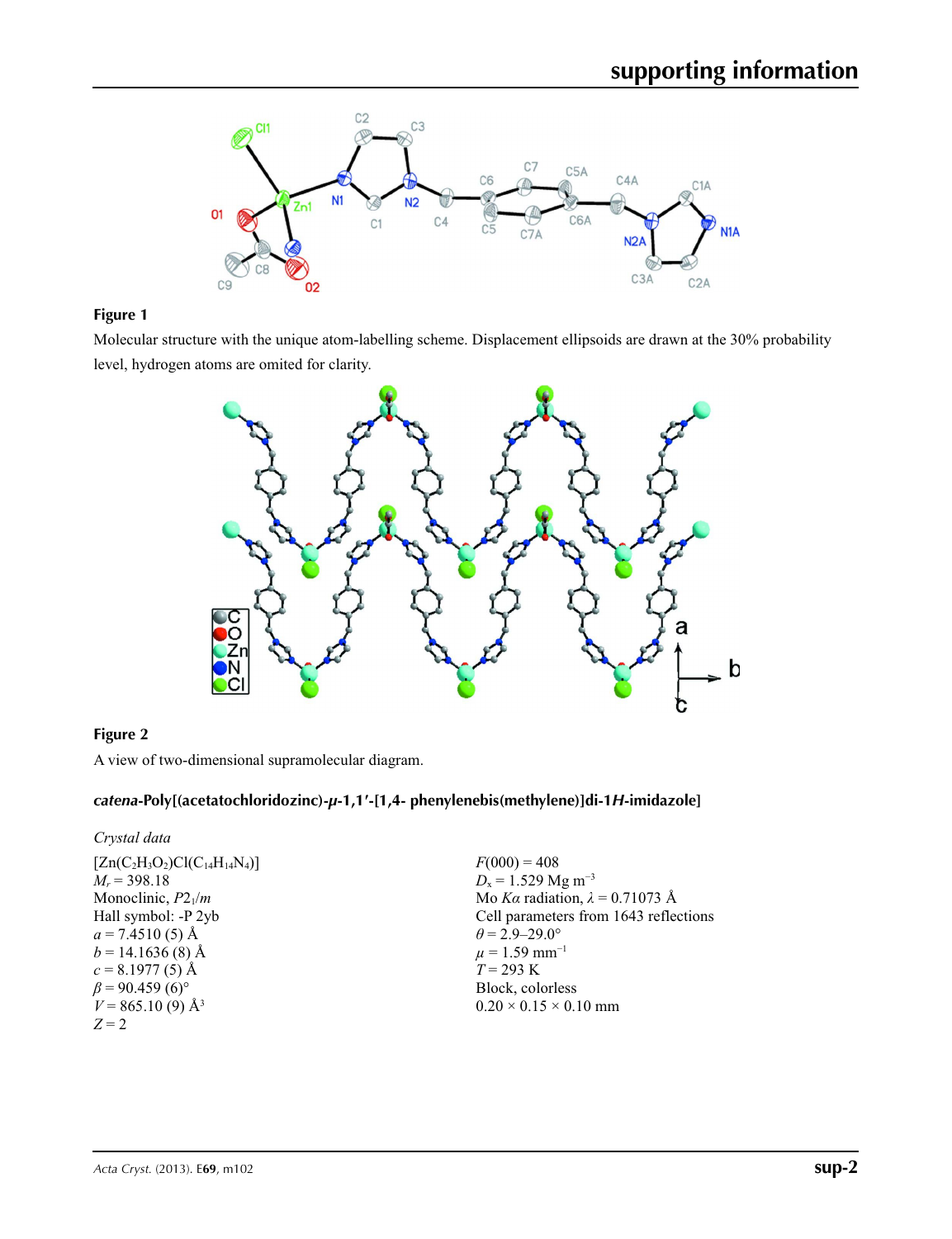*Data collection*

| Bruker APEXII CCD area-detector                 | 5952 measured reflections                                               |
|-------------------------------------------------|-------------------------------------------------------------------------|
| diffractometer                                  | 1867 independent reflections                                            |
| Radiation source: fine-focus sealed tube        | 1375 reflections with $I > 2\sigma(I)$                                  |
| Graphite monochromator                          | $R_{\rm int} = 0.076$                                                   |
| $\varphi$ and $\omega$ scans                    | $\theta_{\text{max}} = 26.5^{\circ}, \theta_{\text{min}} = 2.9^{\circ}$ |
| Absorption correction: multi-scan               | $h = -8 \rightarrow 9$                                                  |
| ( <i>SADABS</i> ; Sheldrick, 2003)              | $k = -17 \rightarrow 17$                                                |
| $T_{\min} = 0.742$ , $T_{\max} = 0.857$         | $l = -10 \rightarrow 6$                                                 |
| Refinement                                      |                                                                         |
| Refinement on $F^2$                             | Secondary atom site location: difference Fourier                        |
| Least-squares matrix: full                      | map                                                                     |
| $R[F^2 > 2\sigma(F^2)] = 0.054$                 | Hydrogen site location: inferred from                                   |
| $wR(F^2) = 0.124$                               | neighbouring sites                                                      |
| $S = 1.00$                                      | H-atom parameters constrained                                           |
| 1867 reflections                                | $w = 1/[\sigma^2(F_0^2) + (0.0537P)^2]$                                 |
| 118 parameters                                  | where $P = (F_o^2 + 2F_c^2)/3$                                          |
| 0 restraints                                    | $(\Delta/\sigma)_{\text{max}} = 0.001$                                  |
| Primary atom site location: structure-invariant | $\Delta\rho_{\text{max}} = 0.55$ e Å <sup>-3</sup>                      |
| direct methods                                  | $\Delta\rho_{\rm min}$ = -0.50 e Å <sup>-3</sup>                        |

### *Special details*

**Geometry**. All e.s.d.'s (except the e.s.d. in the dihedral angle between two l.s. planes) are estimated using the full covariance matrix. The cell e.s.d.'s are taken into account individually in the estimation of e.s.d.'s in distances, angles and torsion angles; correlations between e.s.d.'s in cell parameters are only used when they are defined by crystal symmetry. An approximate (isotropic) treatment of cell e.s.d.'s is used for estimating e.s.d.'s involving l.s. planes.

**Refinement**. Refinement of  $F^2$  against ALL reflections. The weighted *R*-factor  $wR$  and goodness of fit *S* are based on  $F^2$ , conventional *R*-factors *R* are based on *F*, with *F* set to zero for negative  $F^2$ . The threshold expression of  $F^2 > \sigma(F^2)$  is used only for calculating *R*-factors(gt) *etc*. and is not relevant to the choice of reflections for refinement. *R*-factors based on *F*<sup>2</sup> are statistically about twice as large as those based on *F*, and *R*- factors based on ALL data will be even larger.

*Fractional atomic coordinates and isotropic or equivalent isotropic displacement parameters (Å2 )*

|                | $\mathcal{X}$ | $\mathcal{Y}$ | z         | $U_{\text{iso}}$ */ $U_{\text{eq}}$ | Occ. (2) |
|----------------|---------------|---------------|-----------|-------------------------------------|----------|
| C <sub>1</sub> | 1.1006(5)     | 0.1143(2)     | 0.9055(4) | 0.0387(9)                           |          |
| H1             | 1.1791        | 0.1472        | 0.9735    | $0.046*$                            |          |
| C2             | 0.8642(5)     | 0.0711(2)     | 0.7765(5) | 0.0441(9)                           |          |
| H <sub>2</sub> | 0.7465        | 0.0693        | 0.7379    | $0.053*$                            |          |
| C <sub>3</sub> | 0.9946(6)     | 0.0095(2)     | 0.7356(5) | 0.0443(10)                          |          |
| H <sub>3</sub> | 0.9840        | $-0.0419$     | 0.6657    | $0.053*$                            |          |
| C4             | 1.3238(5)     | $-0.0061(3)$  | 0.8149(5) | 0.0483(10)                          |          |
| H4A            | 1.3126        | $-0.0715$     | 0.8485    | $0.058*$                            |          |
| H4B            | 1.4013        | 0.0255        | 0.8934    | $0.058*$                            |          |
| C <sub>5</sub> | 1.4064(6)     | 0.0774(2)     | 0.5539(5) | 0.0448(10)                          |          |
| H <sub>5</sub> | 1.3423        | 0.1299        | 0.5888    | $0.054*$                            |          |
| C <sub>6</sub> | 1.4113(5)     | $-0.0027(2)$  | 0.6486(4) | 0.0372(9)                           |          |
| C7             | 1.5034(5)     | $-0.0802(3)$  | 0.5934(5) | 0.0438(10)                          |          |
| H7             | 1.5053        | $-0.1351$     | 0.6554    | $0.053*$                            |          |
| C8             | 0.9449(11)    | 0.2500        | 1.2806(8) | 0.0513(16)                          |          |
| C9             | 0.9467(13)    | 0.2500        | 1.4712(9) | 0.094(3)                            |          |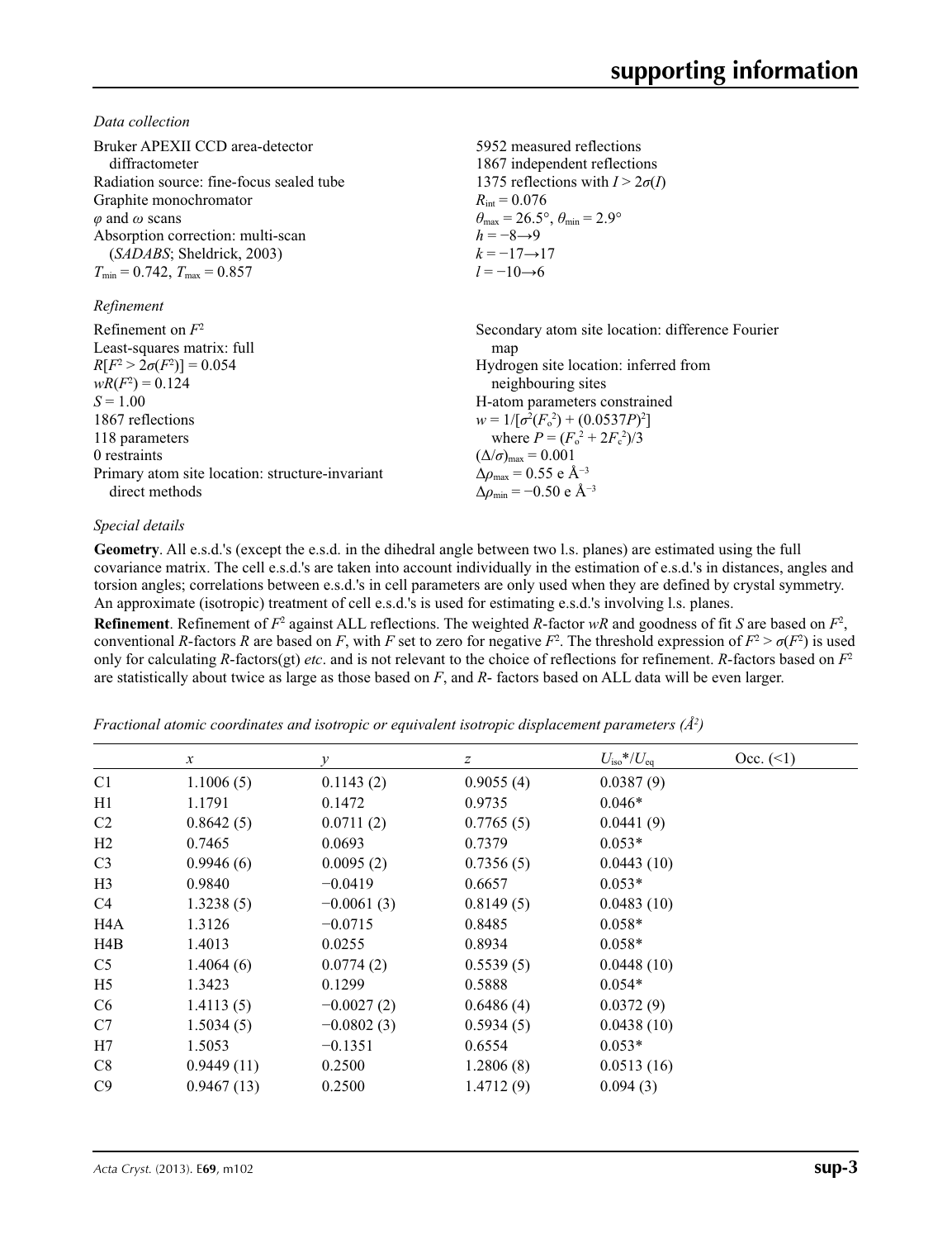# **supporting information**

| H9A             | 1.0686     | 0.2500      | 1.5101     | $0.140*$   |      |  |
|-----------------|------------|-------------|------------|------------|------|--|
| H9B             | 0.8864     | 0.1947      | 1.5103     | $0.140*$   | 0.50 |  |
| H9C             | 0.8864     | 0.3053      | 1.5103     | $0.140*$   | 0.50 |  |
| O <sub>1</sub>  | 0.8030(8)  | 0.2500      | 1.2164(5)  | 0.0686(13) |      |  |
| O <sub>2</sub>  | 1.0927(8)  | 0.2500      | 1.2147(6)  | 0.0856(16) |      |  |
| Zn1             | 0.80781(9) | 0.2500      | 0.97775(7) | 0.0402(2)  |      |  |
| N1              | 0.9317(4)  | 0.13638(19) | 0.8831(4)  | 0.0374(7)  |      |  |
| N <sub>2</sub>  | 1.1458(4)  | 0.03823(19) | 0.8181(3)  | 0.0373(7)  |      |  |
| C <sub>11</sub> | 0.5193(2)  | 0.2500      | 0.8976(3)  | 0.0729(5)  |      |  |
|                 |            |             |            |            |      |  |

*Atomic displacement parameters (Å2 )*

|                | $U^{11}$   | $U^{22}$   | $\overline{L^{33}}$ | $U^{12}$      | $U^{13}$      | $U^{23}$      |
|----------------|------------|------------|---------------------|---------------|---------------|---------------|
| C1             | 0.032(2)   | 0.045(2)   | 0.039(2)            | $-0.0021(17)$ | 0.0033(17)    | $-0.0050(16)$ |
| C <sub>2</sub> | 0.031(2)   | 0.049(2)   | 0.052(2)            | $-0.0049(18)$ | $-0.0030(18)$ | 0.0016(19)    |
| C <sub>3</sub> | 0.044(3)   | 0.041(2)   | 0.048(2)            | $-0.0033(19)$ | 0.0000(19)    | $-0.0112(18)$ |
| C <sub>4</sub> | 0.041(2)   | 0.061(2)   | 0.043(2)            | 0.015(2)      | 0.0049(19)    | 0.0020(19)    |
| C <sub>5</sub> | 0.041(2)   | 0.0401(19) | 0.053(2)            | 0.0126(18)    | 0.0107(19)    | $-0.0021(18)$ |
| C <sub>6</sub> | 0.028(2)   | 0.0403(19) | 0.044(2)            | 0.0007(16)    | 0.0017(16)    | 0.0010(17)    |
| C7             | 0.046(3)   | 0.0381(19) | 0.047(2)            | 0.0068(18)    | 0.0048(19)    | 0.0060(17)    |
| C8             | 0.066(5)   | 0.031(3)   | 0.057(4)            | 0.000         | 0.016(4)      | 0.000         |
| C9             | 0.136(9)   | 0.091(5)   | 0.054(4)            | 0.000         | 0.000(5)      | 0.000         |
| O <sub>1</sub> | 0.090(4)   | 0.067(3)   | 0.049(3)            | 0.000         | 0.014(3)      | 0.000         |
| O <sub>2</sub> | 0.094(5)   | 0.084(3)   | 0.079(4)            | 0.000         | 0.001(3)      | 0.000         |
| Zn1            | 0.0355(4)  | 0.0390(4)  | 0.0464(4)           | 0.000         | 0.0116(3)     | 0.000         |
| N1             | 0.0322(18) | 0.0369(15) | 0.0431(18)          | $-0.0003(14)$ | 0.0047(14)    | $-0.0040(14)$ |
| N <sub>2</sub> | 0.0350(19) | 0.0415(16) | 0.0355(16)          | 0.0040(14)    | 0.0056(14)    | 0.0007(14)    |
| C11            | 0.0332(9)  | 0.0714(10) | 0.1140(16)          | 0.000         | 0.0032(9)     | 0.000         |
|                |            |            |                     |               |               |               |

*Geometric parameters (Å, º)*

| $Cl - N1$  | 1.308(5) | $C5 - H5$              | 0.9300     |
|------------|----------|------------------------|------------|
| $C1 - N2$  | 1.338(4) | $C6-C7$                | 1.372(5)   |
| $Cl-H1$    | 0.9300   | $C7-C5$                | 1.387(5)   |
| $C2-C3$    | 1.350(5) | $C7 - H7$              | 0.9300     |
| $C2 - N1$  | 1.366(4) | $C8 - O1$              | 1.177(8)   |
| $C2-H2$    | 0.9300   | $C8 - O2$              | 1.231(8)   |
| $C3-M2$    | 1.371(5) | $C8-C9$                | 1.562(9)   |
| $C3-H3$    | 0.9300   | $C9 - H9A$             | 0.9600     |
| $C4 - N2$  | 1.468(5) | $C9 - H9B$             | 0.9600     |
| $C4 - C6$  | 1.516(5) | $C9 - H9C$             | 0.9600     |
| $C4 - H4A$ | 0.9700   | $Zn1 - O1$             | 1.957(4)   |
| $C4 - H4B$ | 0.9700   | $Zn1-M1$               | 2.014(3)   |
| $C5-C6$    | 1.375(5) | $Zn1-M1$ <sup>ii</sup> | 2.014(3)   |
| $C5-C7i$   | 1.387(5) | $Zn1$ - $Cl1$          | 2.2428(17) |
|            |          |                        |            |
| $N1-C1-N2$ | 111.3(3) | $C5^i$ - $C7$ -H7      | 119.6      |
| $N1-C1-H1$ | 124.3    | $O1 - C8 - O2$         | 127.4(7)   |
|            |          |                        |            |